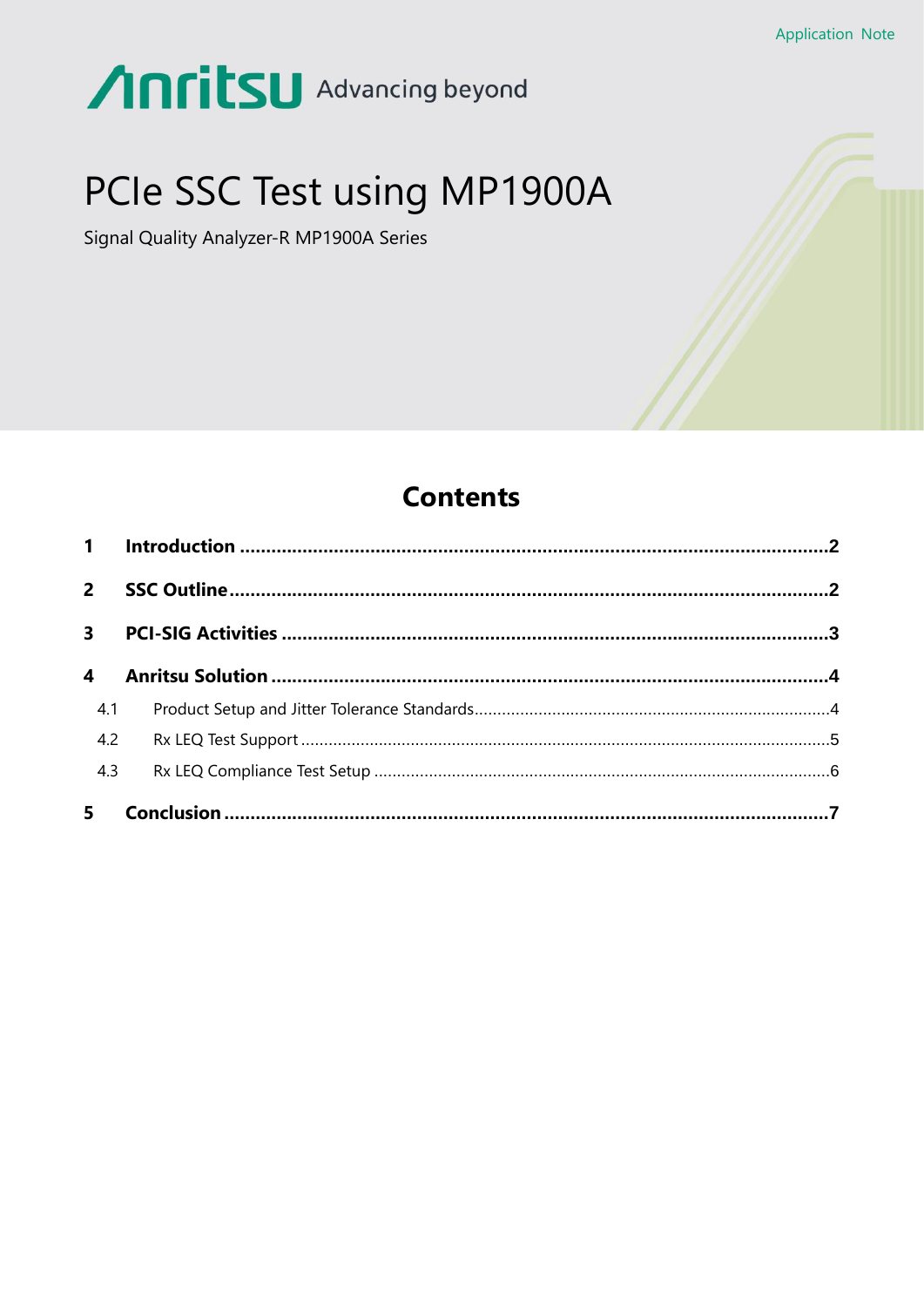## <span id="page-1-0"></span>**1 Introduction**

Spread Spectrum Clocking (SSC) is a signal modulation technology used by interfaces for connecting various electronic parts within a product and by external equipment connections.

To reduce electromagnetic interference (EMI), the U.S. FCC and EU guidelines establish the following rigorous rules concerning clock signal modulation, or in other words jitter addition, frequency distribution scatter, and the concentration of energy at specific EMI frequencies.

Since PCIe also uses SSC technology, the above guidelines also explain the required standards.

On the other hand, SSC is a factor causing jitter components degrading overall system communications quality. For example, confirming interconnectivity while applying SSC is a key subject because problems such as data loss occur when equipment peers cannot link-up due to interconnectivity issues.

## <span id="page-1-1"></span>**2 SSC Outline**

SSC standardized by PCIe is triangular-shaped modulation waveform. Generally, frequency modulation is applied as phase-modulation components, which are large stress components for electronic parts. When converting frequency modulation to phase modulation, the phase displacement ΔTTpp at the triangular-shaped frequency modulation is defined as follows:



As defined by PCIe, 5000 ppm frequency modulation at 30 to 33 kHz is equivalent to phase modulation of about 20 ns and is clearly a major high-stress source.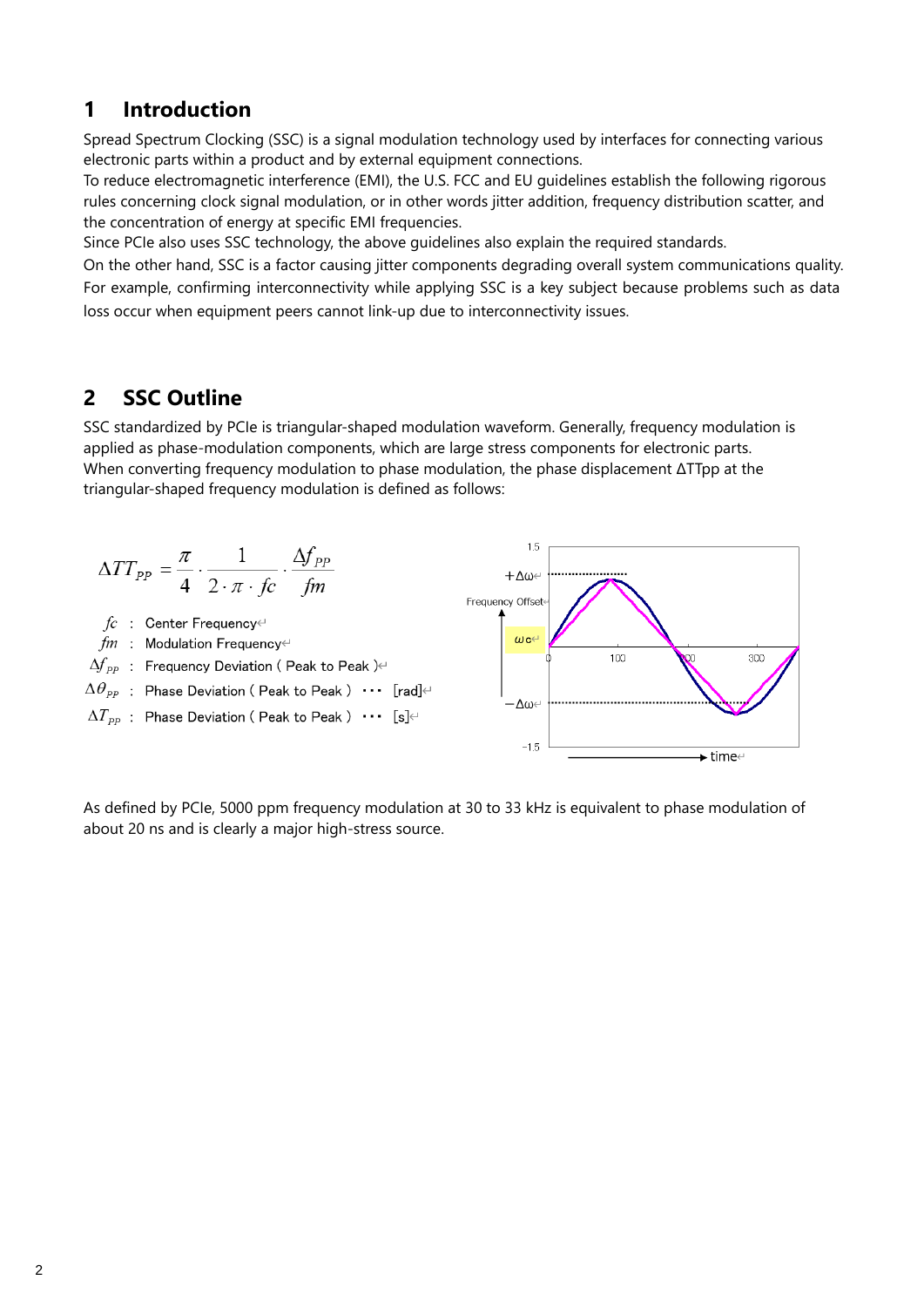## <span id="page-2-0"></span>**3 PCI-SIG Activities**

The PCI-SIG Base Specification regulates the following SSC modulation requirements.

| Symbol                       | <b>Description</b>                                                                                     | <b>Limits</b>                  | <b>Units</b>  | <b>Notes</b> |
|------------------------------|--------------------------------------------------------------------------------------------------------|--------------------------------|---------------|--------------|
| <b>FREFCLK</b>               | <b>Refclk Frequency</b>                                                                                | 99.97 (min)<br>$100.03$ (max)  | <b>MHz</b>    |              |
| <b>FREFCLK 32G</b>           | Refclk Frequency for devices that support 32.0 GT/s                                                    | 99.99 (min)<br>$100.01$ (max)  | <b>MHz</b>    |              |
| <b>Fssc</b>                  | SSC frequency range                                                                                    | $30 \text{ (min)}$<br>33 (max) | kHz           | 3            |
| <b>TSSC-FREO-DEVIATION</b>   | <b>SSC</b> deviation                                                                                   | $-0.5$ (min)<br>$0.0$ (max)    | $\frac{0}{0}$ | 3            |
| TSSC-FREO-DEVIATION 32G SRIS | SSC deviation for devices that support 32.0 GT/s and SRIS when<br>operating in SRIS mode at all speeds | $-0.3$ (min)<br>$0.0$ (max)    | $\frac{0}{0}$ | 3            |
| <b>TTRANSPORT-DELAY</b>      | Tx-Rx transport delay                                                                                  | $12$ (max)                     | <b>ns</b>     | 1, 4         |
| TSSC-MAX-FREQ-SLEW           | Max SSC df/dt                                                                                          | 1250                           | ppm/<br>μs    | 2, 3         |

|  |  | Table 1. Base Specification Rev 5.0 Ver 1.0 |  |  |  |  |
|--|--|---------------------------------------------|--|--|--|--|
|--|--|---------------------------------------------|--|--|--|--|

Notes:

1. Parameter is relevant only for Common Refclk architecture.

2. Measurement is made over 0.5 µs time interval with a 1<sup>st</sup> order LPF with an f<sub>c</sub> of 60x the modulation frequency.

3. When testing the a device configured for the IR reference clock architecture the SSC related parameters must be tested with the Tx output data instead of the reference clock.

4. There are form factors (for example topologies including long cables) that may exceed the transport delay limit. Extra jitter from the large transport delay must be accounted by these form factor specifications.

Although the Base Specification regulates electrical requirements at the chip level, SSC was not a required item in the Compliance Test prior to Gen4. As a result, although the Receiver Test in the Compliance Test defines the worst-case conditions for other types of stress tests (SJ, RJ, DM-I, CM-I, Insertion Loss), there were no requirements concerning application of SSC.

On the other hand, the many PCIe systems on the market support SSC application from the perspective of reducing EMI. As a result, although many systems validated by the Compliance Test claim to support application of SSC, since SSC application tests have not actually been executed, sometimes, there are SSC-related problems in the commercial market.

In these circumstances, PCI-SIG revised the PHY Test Specification regulating the Compliance Test electrical test methods to specify worst-case conditions for SSC application and added clear SSC Application requirements to Draft 0.7 of the PCIe 5.0 PHY Test Specification.

# 2.15.6 Add-in Card Receiver Link Equalization Test for 32.0 GT/s

The test is performed by following these steps:

Insert the Add-in Card under test into the CEM 5.0 CBB without power. The signal source  $\mathbf{1}$ should be connected to the Rx lane under test on the CBB, the receiver of the protocol aware test equipment should be connected to the Tx lane under test on the CBB. Other TX lanes can be terminated with 50-ohm terminations or unterminated - as requested by the device under test operator.

Connect 100MHz SSC enabled (-0.5% down-spread) REF CLK from BERT into the CLK IN  $\overline{2}$ connectors on CBB.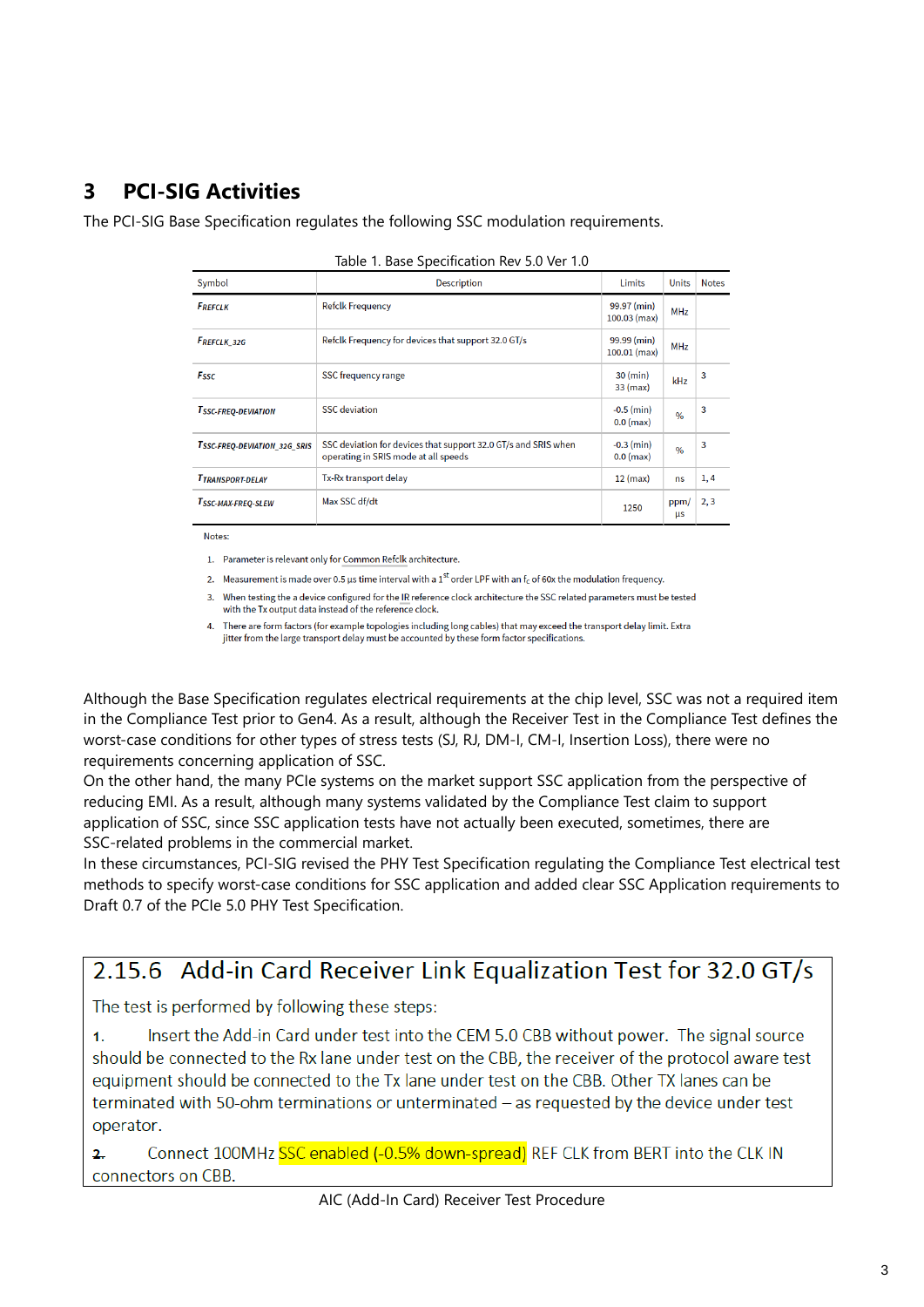# 2.16.6 System Board Receiver Link Equalization Test for 32.0  $GT/s$

Insert the CEM 5.0 CLB into the system under test without power. The signal source  $\mathbf{1}$ . should be connected to the Rx lane under test on the CLB, the receiver of the protocol aware test equipment should be connected to the Tx lane under test on the CLB. The CLB 100 MHz clock output from the system under test shall be connected to the test equipment and drive the test equipment transmissions after being filtered by a PCI Express Base Specification compliant PLL or equivalent. The system will use SSC enabled or SSC disabled reference clock to be consistent with settings for the system during normal operation. Other TX lanes must be unterminated on the CLB.

System Receiver Test Procedure

## <span id="page-3-0"></span>**4 Anritsu Solution**

## <span id="page-3-1"></span>**4.1 Product Setup and Jitter Tolerance Standards**

For the Receiver test, the Anritsu solution uses a Pulse Pattern Generator (PPG) to apply SSC and measures the BER of the signal with applied SSC using an Error Detector (ED).

## **SI PPG MU195020A Specifications**

| Jitter Tolerance Mask* | Bit rate: 16, 28.1*, 32.1 Gbit/s*                                                                       |
|------------------------|---------------------------------------------------------------------------------------------------------|
|                        | Pattern: PRBS 231 - 1                                                                                   |
|                        | SSC with a 7000 ppm amplitude and RJ of 0.3 UI can be simultaneously applied by using MU181500B.        |
|                        | These specifications are defined assuming the following conditions:                                     |
|                        | Loopback connection to the MU195040A, defined by one specific temperature in the range of 20°C to 30°C. |
|                        | When RJ + BUJ is bigger than 0.5 Ulp-p or SJ + RJ + BUJ is bigger than the standard value + 0.3 Ulp-p,  |
|                        | "Overload" is displayed on the MU181500B screen                                                         |

## PPG Jitter Tolerance Specification

## **SI ED MU195040A Specifications**

| <b>Jitter Tolerance</b> |                                                                                                                                                                                                                                                                                                                                                                                                                                                                                                                                   |
|-------------------------|-----------------------------------------------------------------------------------------------------------------------------------------------------------------------------------------------------------------------------------------------------------------------------------------------------------------------------------------------------------------------------------------------------------------------------------------------------------------------------------------------------------------------------------|
| Jitter Tolerance        | Bit rate: 16 Gbit/s, 28.1 Gbit/s*, 32.1 Gbit/s*<br>Pattern: PRBS $2^{31} - 1$<br>SSC with a 7000 ppm amplitude and RJ of 0.3 UI can be simultaneously applied by using MU181500B.<br>These specifications are defined assuming the following conditions:<br>Loopback connection to the MU195020A, defined by one specific temperature in the range of 20°C to 30°C.<br>When RJ + BUJ is bigger than 0.5 Ulp-p or SJ + RJ + BUJ is bigger than the standard value + 0.3 Ulp-p,<br>"Overload" is displayed on the MU181500B screen. |

ED Jitter Tolerance Specification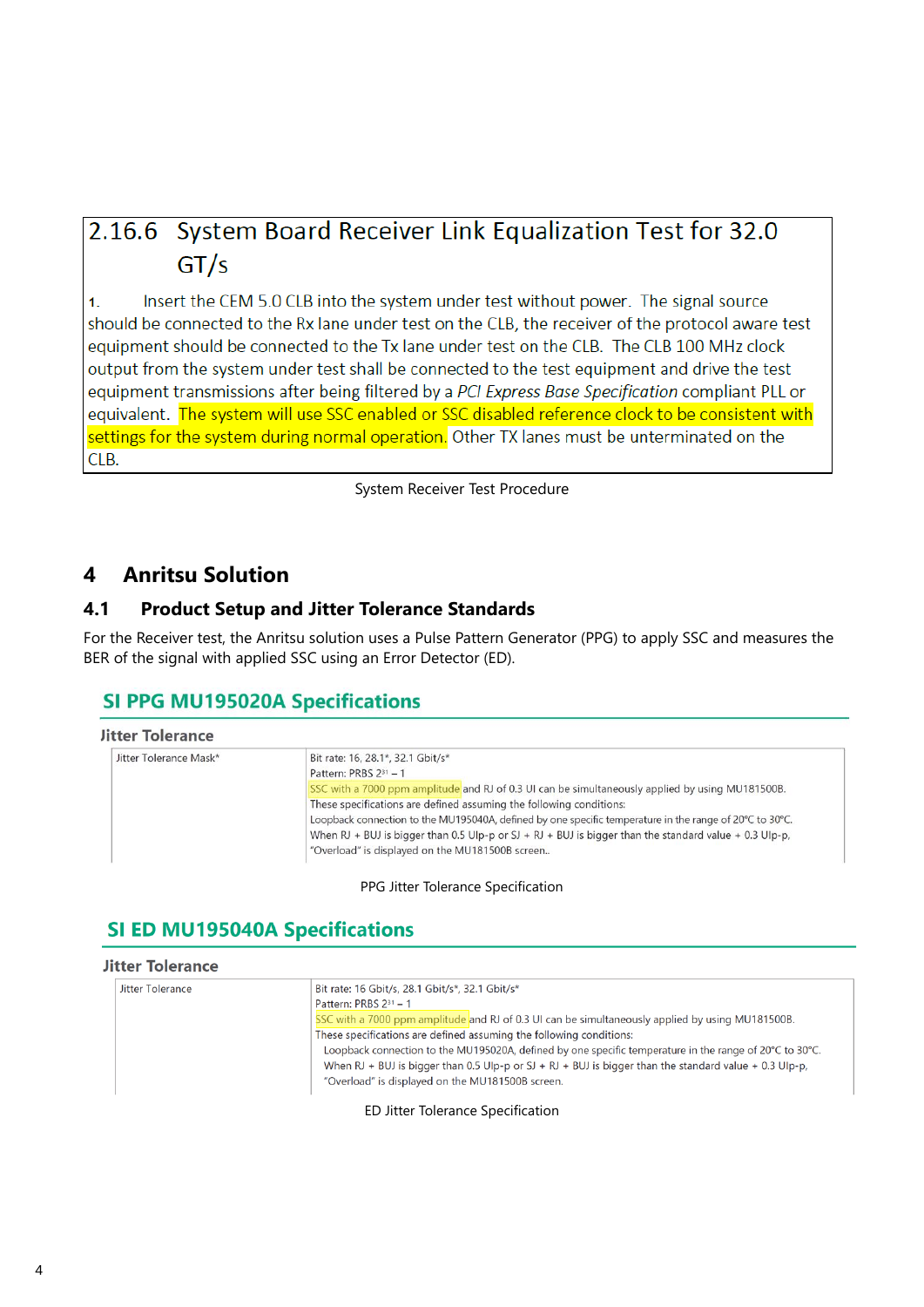## <span id="page-4-0"></span>**4.2 Rx LEQ Test Support**

The Signal Quality Analyzer-R MP1900A supports tests with the following clock architectures

- ・Common Clock with SSC
- ・Common Clock without SSC
- ・SRIS (Separate Reference Independent SSC)
- ・SRNS (Separate Reference Clock Non SSC)

## Settings are made at the Option menu shown below.

| Link Training Run Test Graph<br><b>Equipment Setup</b>                                                                                                                                                                                                                             | Report                                                                                                                                                                                                                                                     | <b>Outputting Test Pattern</b>                                                                                                                           |  |  |
|------------------------------------------------------------------------------------------------------------------------------------------------------------------------------------------------------------------------------------------------------------------------------------|------------------------------------------------------------------------------------------------------------------------------------------------------------------------------------------------------------------------------------------------------------|----------------------------------------------------------------------------------------------------------------------------------------------------------|--|--|
| Specification<br><b>DUT</b><br>$5.0(32.0$ GT/s)<br>Endpoint (AIC)                                                                                                                                                                                                                  | More results                                                                                                                                                                                                                                               | <b>Unlink</b>                                                                                                                                            |  |  |
| Loopback.Active.Master<br><b>LTSSM State</b><br><b>32.0 Gbps</b><br><b>Linkup Speed</b><br><b>LEQ Test</b><br>Rx LEQ<br>Apply<br><b>Rx LEQ</b><br>Initial TX LEQ   Tx LEQ Response<br>Loopback Through: Recovery<br>Link EQ: Preset<br>Saved Cursor<br>$\checkmark$<br>Lane: $0/8$ | Received<br>Preset<br><b>Use Preset</b><br><b>P6</b><br><b>PPG Final Preset</b><br><b>PPG Final Cursor</b><br>Post-Cursor<br>Pre-Cursor<br>Cursor<br>3<br>21<br>Full Swing, Low Frequency<br>48<br>16<br>Link, Lane Number<br>$\mathbf{1}$<br>$\mathbf{0}$ | <b>Matrix Scan</b><br>$\nabla$ Setting<br><b>LEQ Test</b><br><b>Rx LEQ</b><br>Configure<br><b>BER Measurement</b><br><b>LTSSM Log</b><br>Loopback Method |  |  |
| Test Pattern: MCP (Modified Compliance Pattern)<br><b>PPG Starting Preset:</b><br><b>P6</b><br>$\checkmark$<br>DUT Initial Preset (Preset Hint Tx):<br>P <sub>9</sub><br>DUT Target Preset (Change Preset):<br>P <sub>9</sub><br>$\checkmark$                                      | Recovery.EQ<br>PCIe 3<br>PCIe 4<br>PCIe 5<br>Phase <sub>0</sub><br>(Root)<br>Complete<br>Complete<br>Complete<br>Phase1<br>Complete<br>Complete<br>Complete<br>Phase2<br>Complete<br>Complete<br>Complete<br>Phase3                                        | Recovery Full EQ<br><b>Test Pattern</b><br>Compliance<br><b>MCP</b><br>$\checkmark$<br><b>Timeout</b><br>Option                                          |  |  |

 $\sim$  1

Rx LEQ Test Application

|                                        | State Machine SKP                       |                                                         |            |                    | Link EQ PPG/ED Trigger |                  |  |
|----------------------------------------|-----------------------------------------|---------------------------------------------------------|------------|--------------------|------------------------|------------------|--|
|                                        | Clock Architecture Common<br><b>SSC</b> |                                                         |            |                    | $\checkmark$           |                  |  |
|                                        |                                         |                                                         | <b>OFF</b> |                    | $\checkmark$           |                  |  |
| <b>Clock Architecture</b><br>Common    |                                         | $\checkmark$                                            |            | Clock Architecture | Common                 | $\checkmark$     |  |
| <b>SSC</b><br><b>SRIS</b><br><b>ЖР</b> |                                         | Common                                                  |            | <b>SSC</b>         |                        | <b>OFF</b>       |  |
|                                        |                                         | <b>SRNS</b>                                             |            | sКP                |                        | <b>OFF</b><br>ON |  |
|                                        |                                         | $C_1$ and $A_2$ and $A_3$ and $A_4$ and $A_5$ and $A_6$ |            |                    |                        |                  |  |

Clock Architecture Settings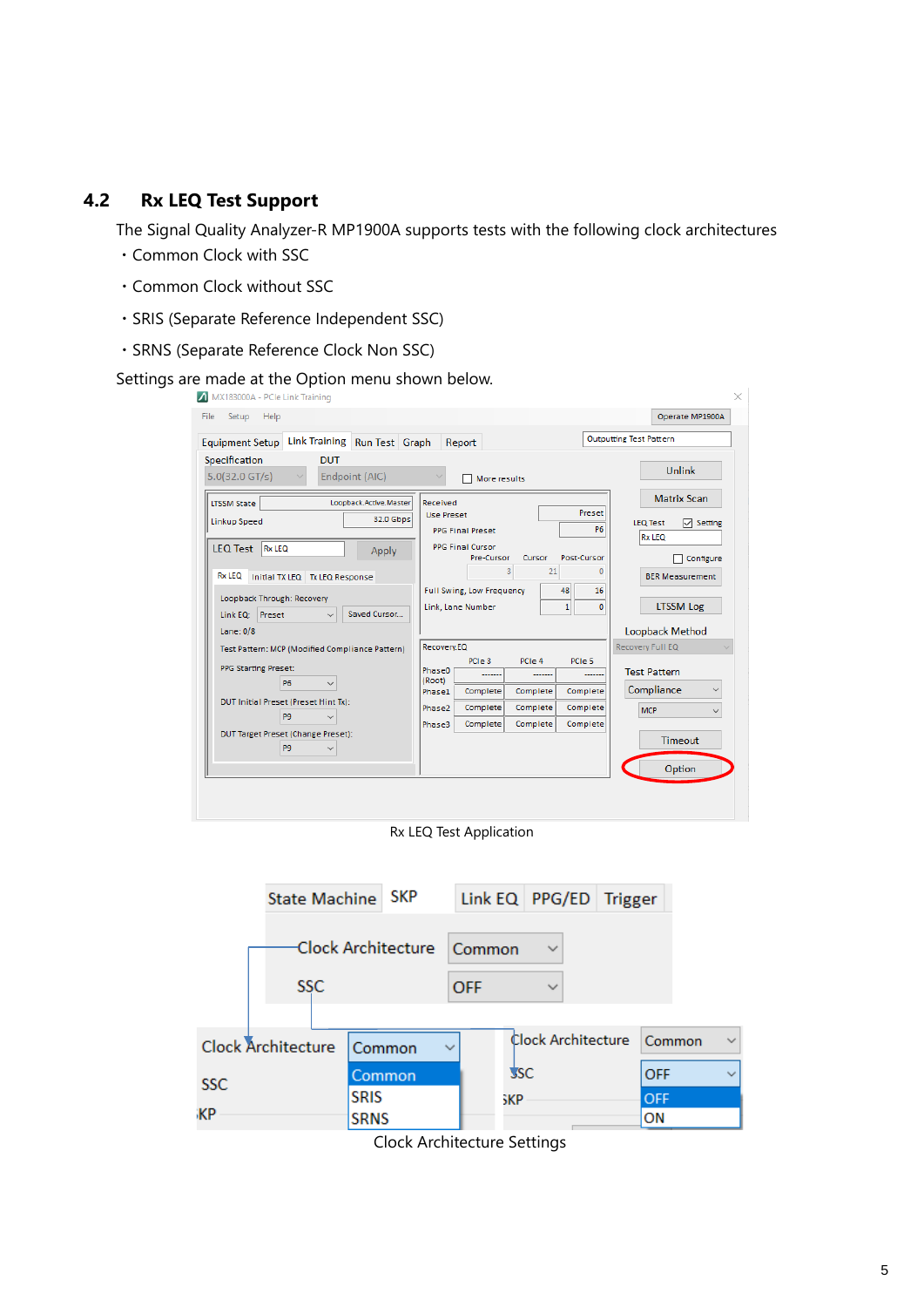## <span id="page-5-0"></span>**4.3 Rx LEQ Compliance Test Setup**

The Compliance Test specifies testing with a Common Clock.

Although the measurement target can be either the Add in Card (AIC) or System, as shown in the following setup diagrams, the MP1900A supports SSC stress tests of both as the target DUT.

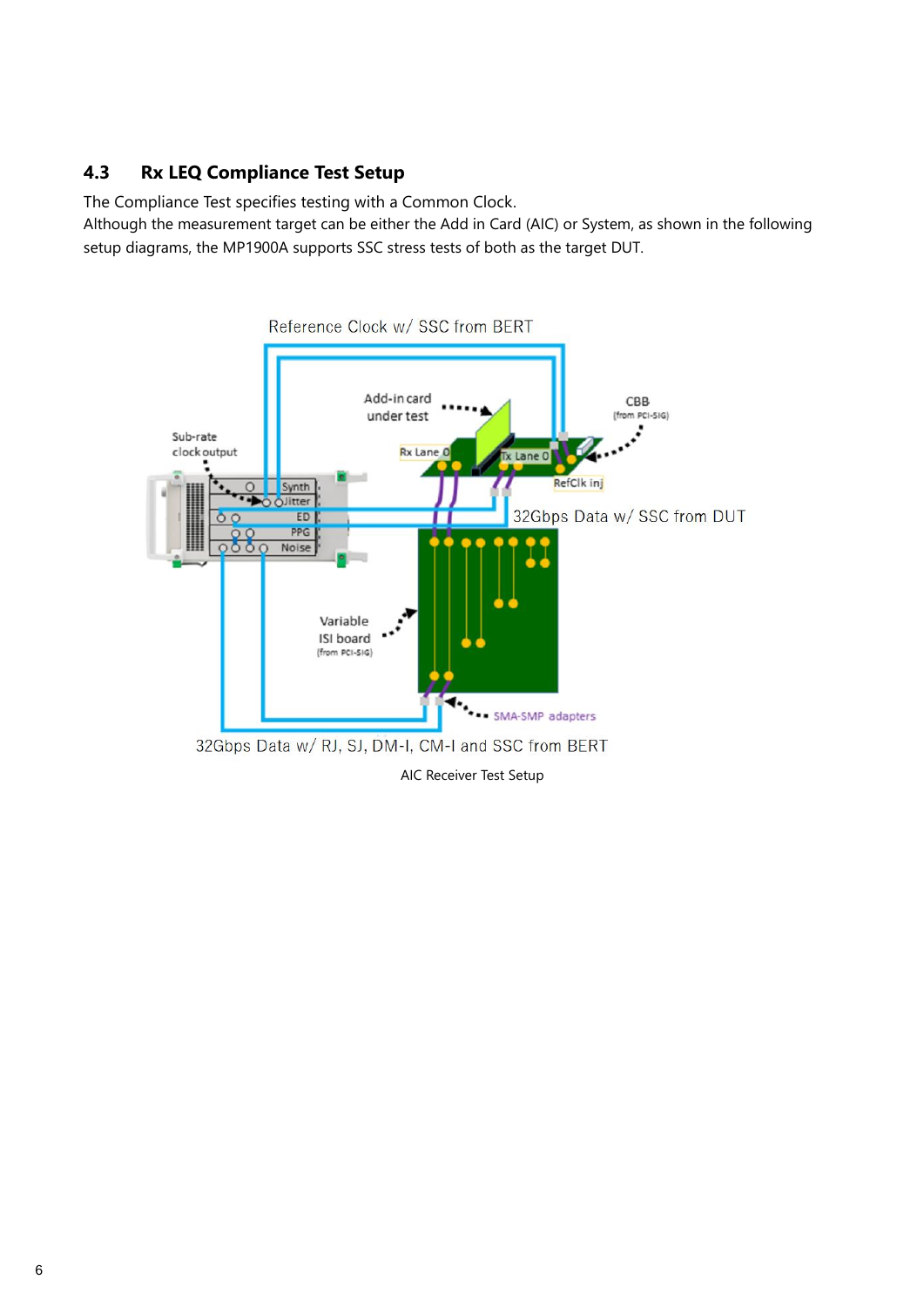

32Gbps Data w/ RJ, SJ, DM-I, CM-I and SSC from BERT

System Receiver Test Setup

## <span id="page-6-0"></span>**5 Conclusion**

This application note has introduced the use of SSC in the PCIe market and the importance of testing under these environments.

Sometimes, latent errors that are not a problem may occur at conventional Compliance Tests with applied SSC. At testing under these environments, pretesting to discover latent error factors is important to improve and assure product quality.

These requirements dictate the specifications for a Bit Error Rate Tester (BERT) used for these particular tests. The measuring instrument itself must also be able to withstand higher stress signals than specified by the test. Anritsu's MP1900A is currently the only measuring instrument supporting these conditions.

Anritsu supports worst-case testing with timely solutions helping to improve customers' product quality and contributing to the industry's development

References PCI-Express Base Specification 5.0 Ver 1.0 PCI-Express PHY Test Specification 5.0 Ver 0.7 (Draft)